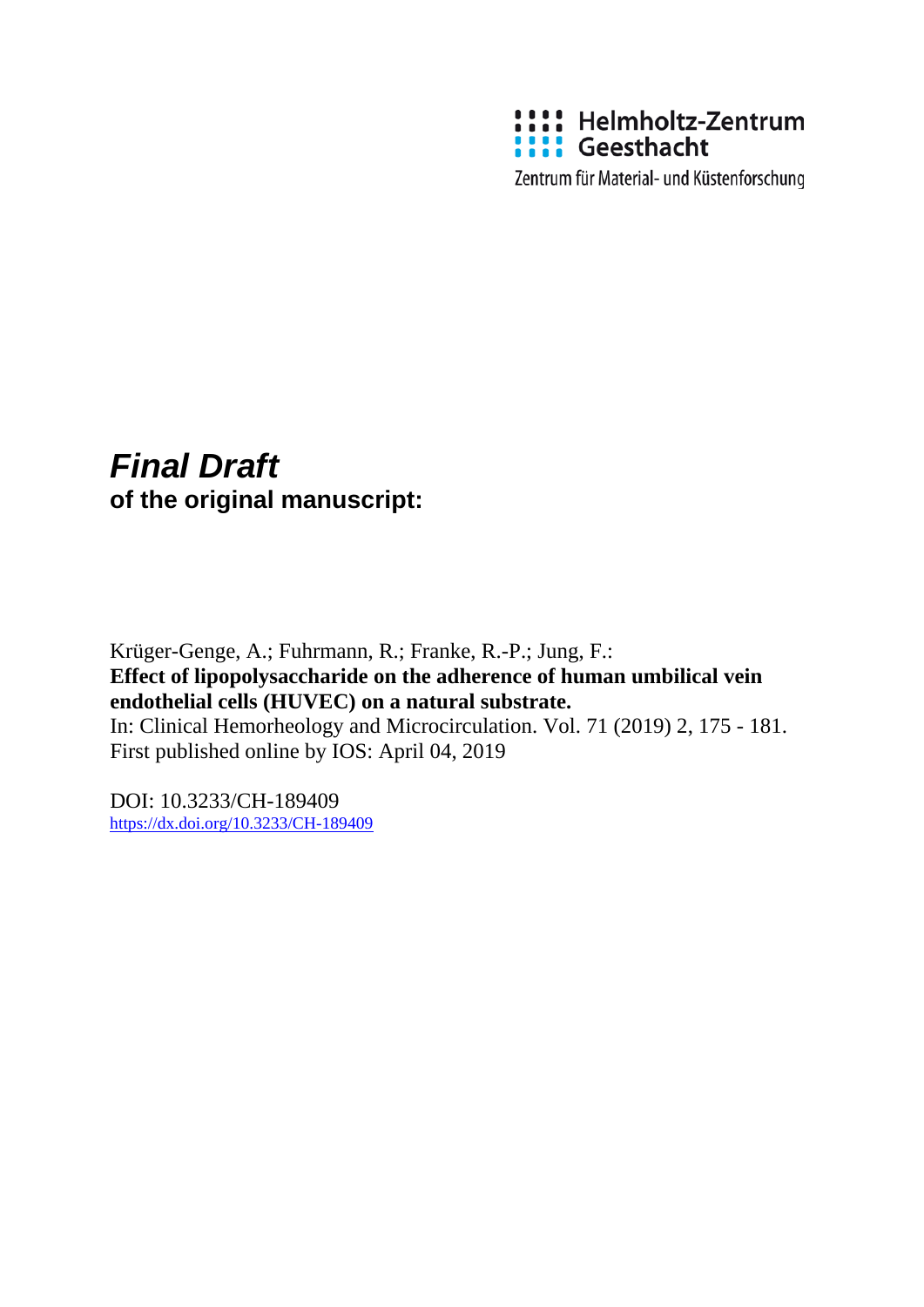# **Effect of lipopolysaccharide on the adherence of human umbilical vein endothelial cells (HUVEC) on a natural substrate**

Anne Krüger-Genge<sup>1</sup>, Rosemarie Fuhrmann<sup>2</sup>, Ralf-Peter Franke<sup>2</sup>, Friedrich Jung<sup>3</sup>

- 1: Department of Anesthesia, Pain Management and Perioperative Medicine, Faculty of Medicine, Dalhousie University, Halifax, Canada
- 2: Department of Biomaterials, Central Institute for Biomedical Engineering, University of Ulm, Ulm, Germany.
- 3: Institute of Biomaterial Science and Berlin-Brandenburg Centre for Regenerative Therapies (BCRT), Helmholtz-Zentrum Geesthacht, Teltow, Germany.

**Corresponding author**: Adj. Prof. Dr. Anne Krüger-Genge, anne.kruegergenge@dal.ca

**Key words**: endotoxin, endothelial cells, lipopolysaccharides

**Short title**: Lipopolysaccharide and endothelial cells

#### **Abstract**

Polymers are often contaminated with lipopolysaccharides also known as endotoxins. Even small amounts of endotoxins can have strong effects on endothelial cell function so that the endothelialisation of cardiovascular implants might be hampered. An open question is how endothelial cells seeded on a body foreign substrate respond to shear load after adding Lipid A (LPA), the domain, which is responsible for much of the toxicity of gram-negative bacteria, and whether morphological changes of endothelial cells occur.

LPA supplementation to the culture medium in increasing concentrations  $(5, 25, 25)$ 50 µg/ml) resulted in progressive reductions of the density of adherent human umbilical vein endothelial cells (HUVEC) after shear load  $(p<0.001)$ . 48% of the HUVEC in control cultures (0 µg/ml LPA) were still adherent after 2 hours of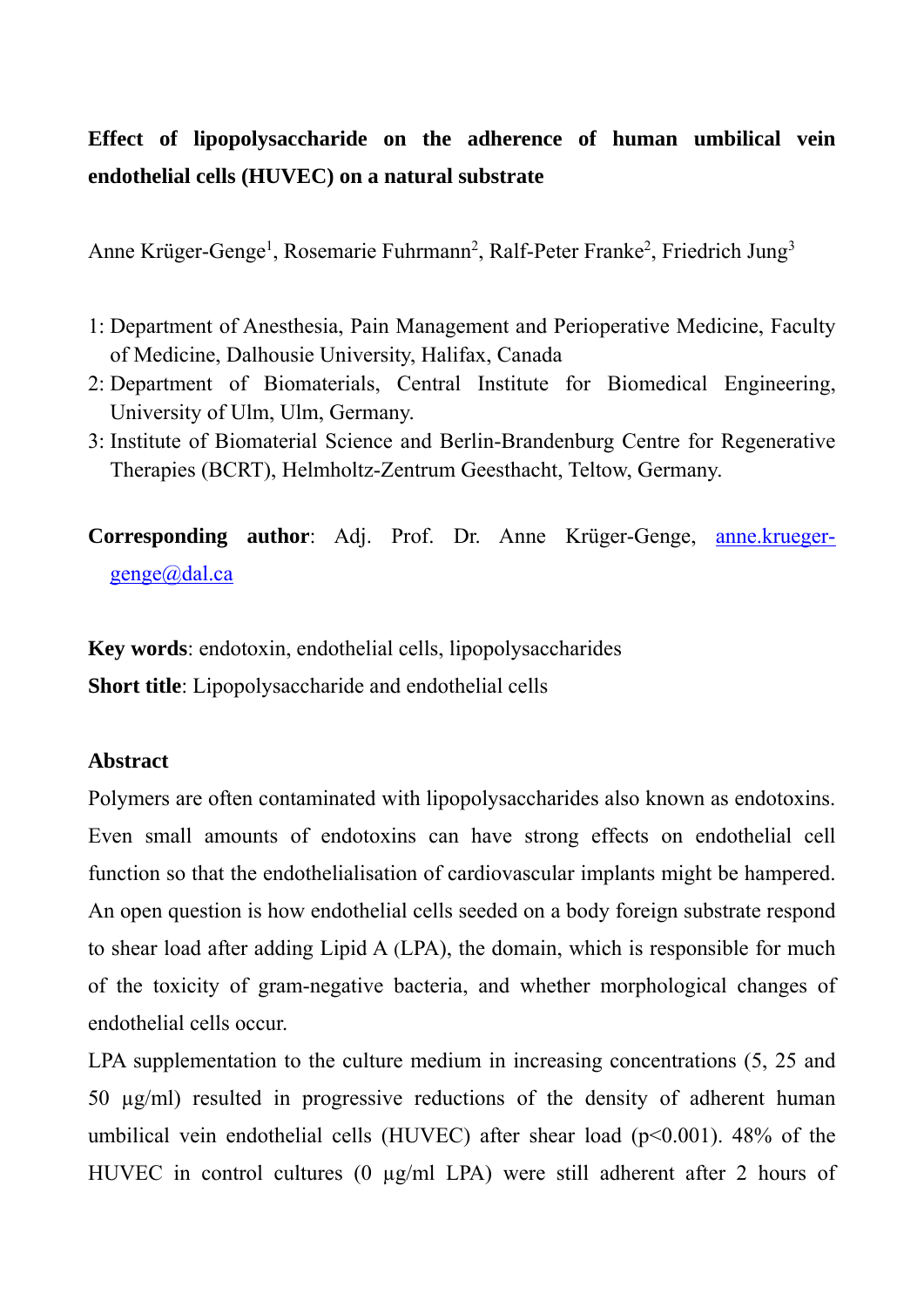shearing at 6 dyne/cm<sup>2</sup>, while 80 minutes after addition of 50  $\mu$ g/ml LPA, 88% of the HUVEC had already detached from the substrate and after 100 minutes no more HUVEC were attached.

The results demonstrate that endotoxins are of extreme importance for the behavior of HUVEC and that *in vivo* pathologies can be increasingly simulated *in vitro*.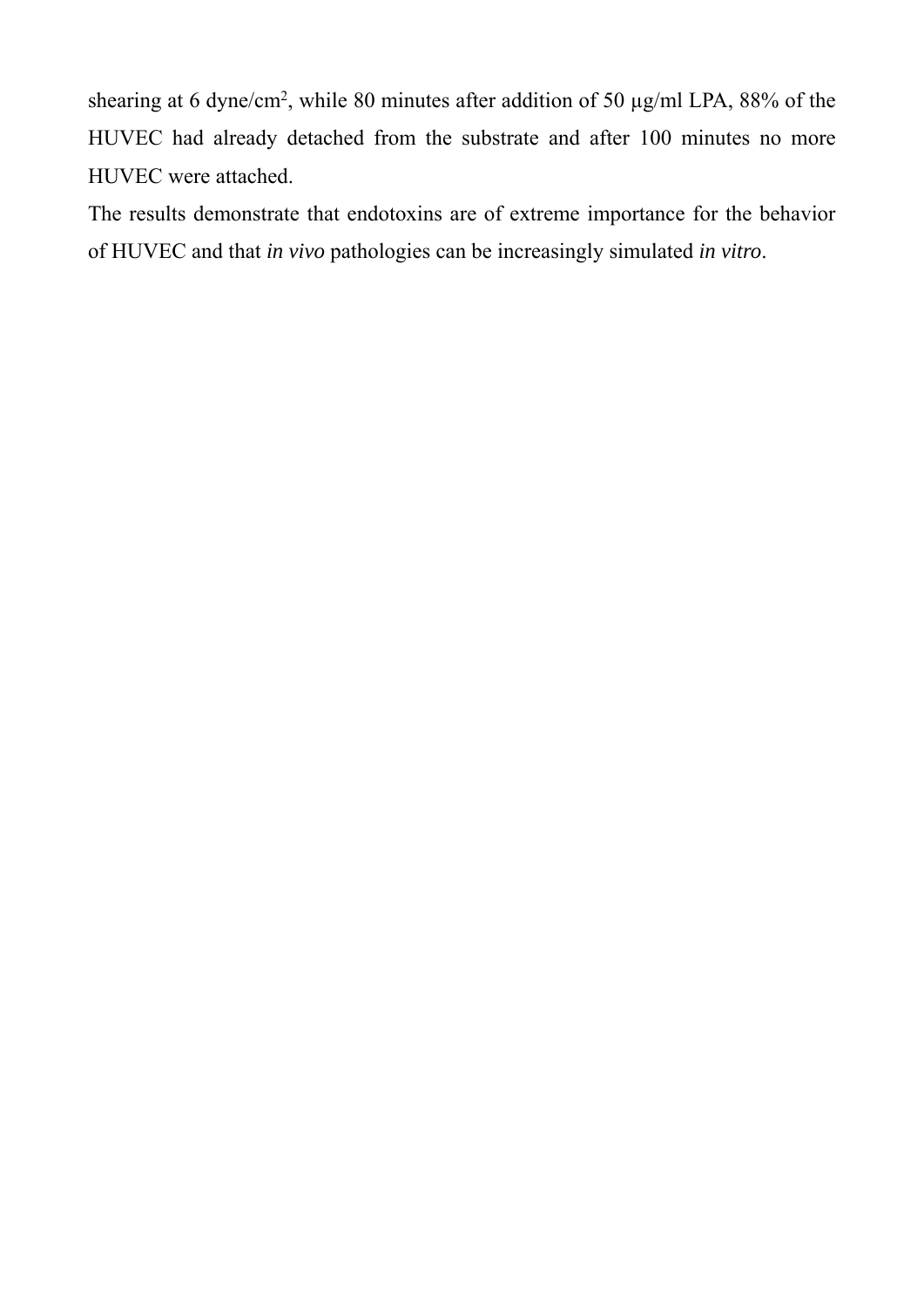#### **1. Introduction**

Implant failure is discussed to be often associated with bacterial contamination of the material surface [1, 2]. One important class of contaminants are lipopolysaccharides (LPS), also known as lipoglycans or endotoxins, which were found to be constituents of the outer membrane of Gram-negative bacteria [3]. Endotoxins are shed upon cell death but also during bacterial growth and division [4, 5]. They can be present, circulating or adherent to surfaces, even in the absence of viable bacteria. Most critically, even small amounts of bacterial endotoxins can have very strong biological effects. Besides influencing erythrocyte aggregability and deformability [6, 7] in particular, LPS may be responsible for endothelial dysfunction and microcirculatory disorders [8-12] and endothelial cell (EC) injury associated with Gram-negative sepsis and septic shock [13, 14]. LPS were shown to comprise three parts: The O antigen (O polysaccharide), the core oligosaccharide and the Lipid A (LPA). LPA is, in normal circumstances, a phosphorylated glucosamine disaccharide decorated with multiple fatty acids, but it is responsible for much of the toxicity of Gram-negative bacteria.

It has been demonstrated often that polymer-based biomaterials can be contaminated e.g. with pyrogenic substances including endotoxins and other microbial products [15]. Therefore, the load of implant materials with soluble and adherent endotoxins has to be tested and should be below 0.5 EU/ml according to FDA limits [15].

Several studies revealed that endotoxins can activate macrophages and neutrophils, followed by secretion of different interleukins (IL-1, IL-6, IL-8) and tumor necrosis factor. Endotoxins can also activate the classic and alternative complement pathways and the arachidonic acid cycle [16-21].

In addition, a direct effect *in vitro* - in the absence of immune cells - on the morphology of EC was reported [18]. It was described that EC exposed to LPS could undergo cell death by means of a NAD(P)H oxidase–dependent ROS generation mechanism [22]. While moderate ROS generation facilitated normal cellular function, overproduction resulted in deleterious changes in gene expression and protein malfunction, thus promoting endothelial damage in a dose-dependent way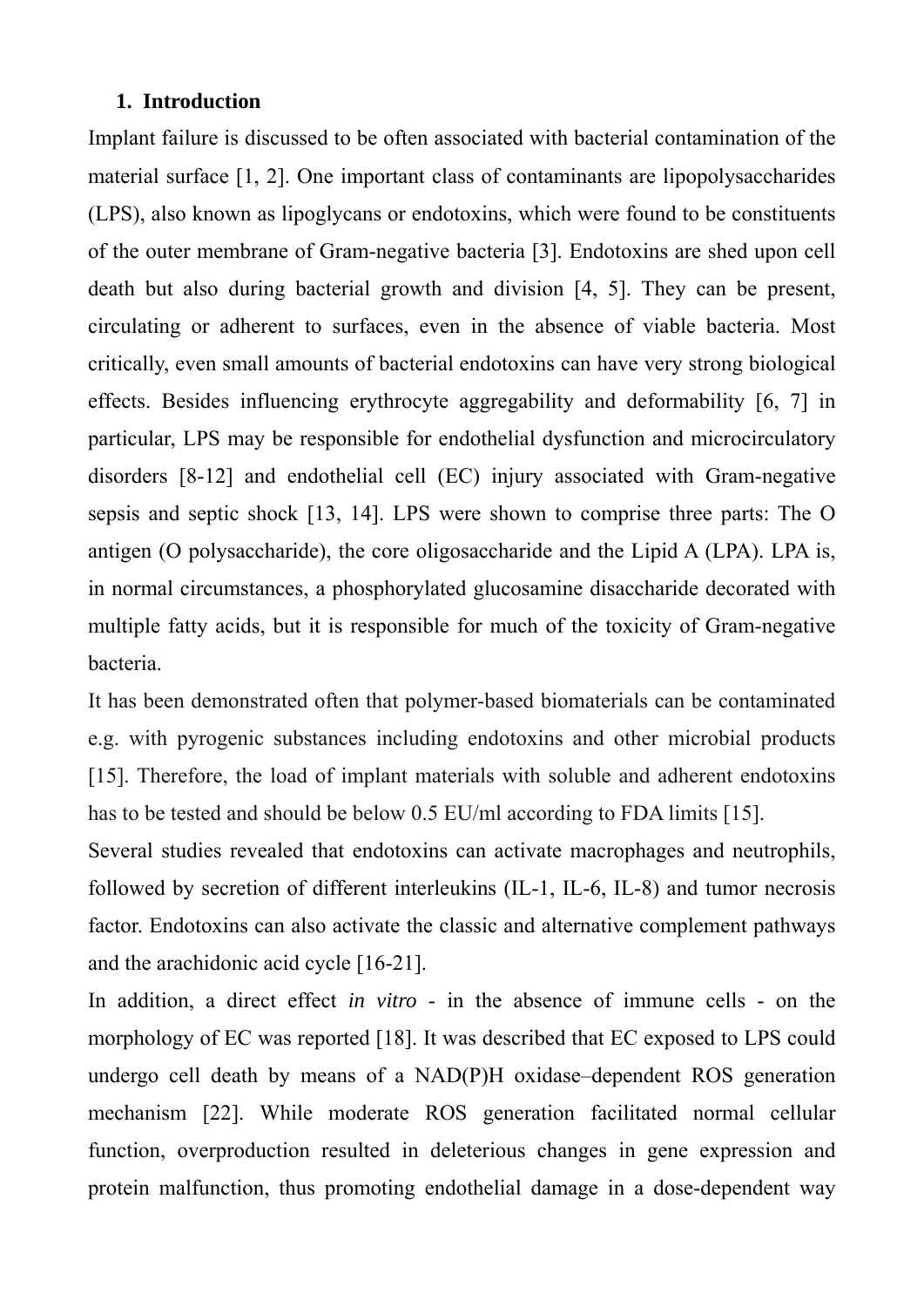[22, 23]. However, even in the presence of a high concentration of LPS, a death of all EC was never complete, with a significant portion of cells remaining alive and fully attached to the substrate [23]. A previous study revealed that after addition of 20% v/v of either septic or autologous serum, 28.7% of human umbilical vein endothelial cells (HUVEC) remained attached on the substrate in comparison to 96.8% of the HUVEC in the controls [24].

Endotoxin-induced shock in pigs was followed by endothelial damage within 30 minutes after onset of shock and by endocarditis thrombotica at the heart valves. Endotoxins can apparently affect EC from macro- and micro-vessels of different organs (e.g. kidneys, lungs and heart) to a variable extent with respect to cell morphology, cell damage, cell proliferation and endothelial resistivity to hemodynamic shear load [25].

Our hypothesis is that this *in vitro* model can be used to study how macro-vascular EC seeded on a body foreign substrate respond to shear load after adding LPA and whether the morphological changes described [26] coincide with changes of the marginal filament net and the formation of stress fibers and finally in a detachment of singularized HUVEC or of the complete HUVEC monolayer.

This *in vitro* model might provide information on the shear resistance of an endothelial monolayer in the presence of such endotoxin levels adherent on implant materials of cardiovascular devices.

#### **2. Material and Methods**

#### *2.1. Endothelial cells (HUVEC)*

Human venous endothelial cells (HUVEC) were harvested from the human umbilical cord vein by enzymatic digest using a mixture of 0.1% collagenase and 0.05% trypsin according to the method of Jaffe [27]. The cells were cultivated in standard culture medium supplemented with human serum (pool). HUVEC of the third passage  $(5 \times 10^4 \text{ cells/cm}^2)$  were seeded on glass cover slips (2.7 cm diameter) pre-coated with a tissue-type extracellular matrix (ECM), secreted by bovine corneal EC [28], which is typical of medium and large vessel intimae [29]. Every other day the culture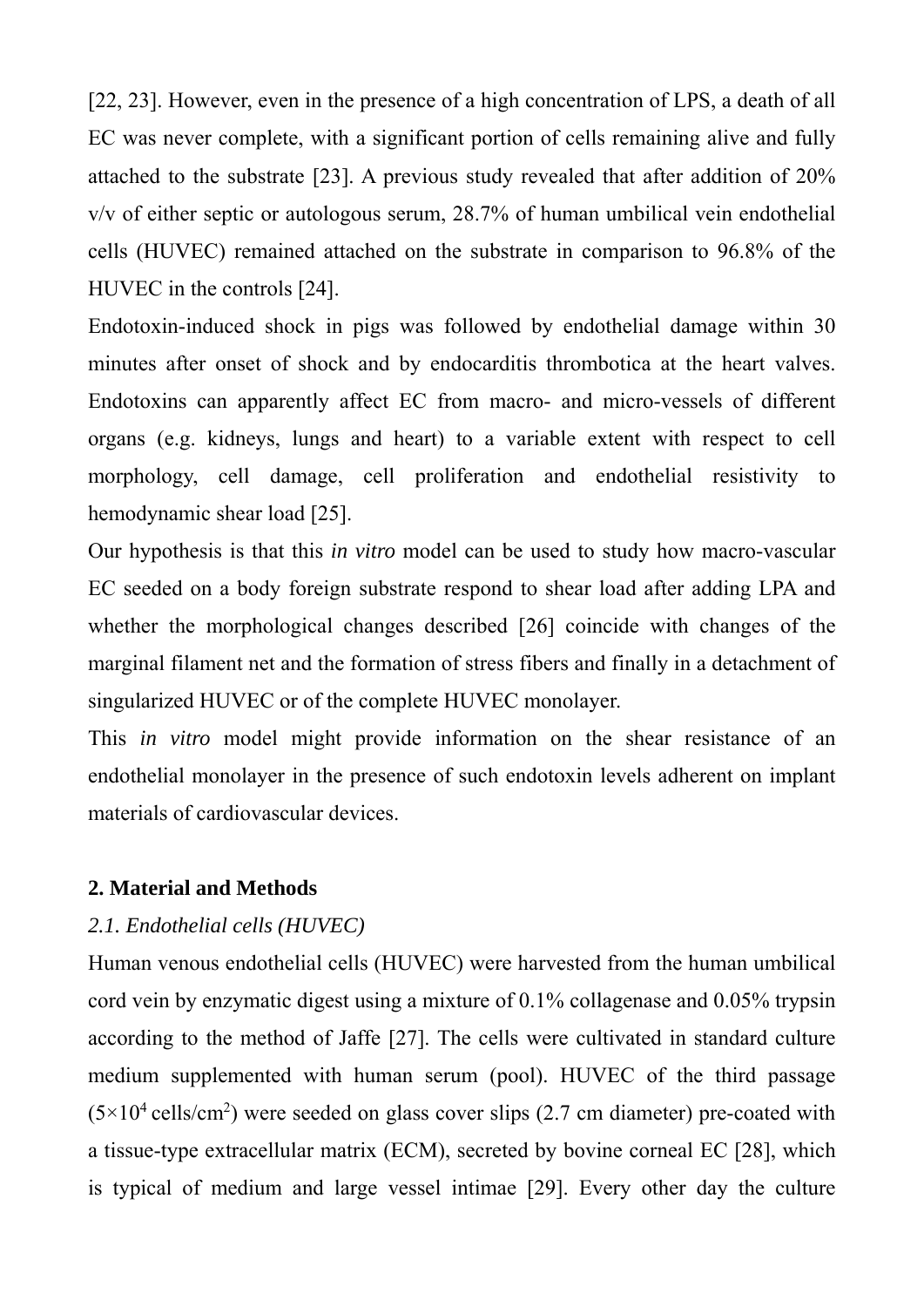medium was exchanged.

#### *2.2. Study design*

HUVEC were maintained until functional confluence with stress fiber reduction and formation of a marginal filament band under static standard culture conditions (5% CO<sub>2</sub>, 95% humidity, 37 °C) [29]. Six samples each were supplemented with 0, 5, 25 or 50 µg/ml LPA. HUVEC were experimentally exposed to shear stress of 6 dyne/cm2 which is typically found in large veins or aortae [30] 11 days after the onset of cell cultures. For the application of uniform shear stress to adherent HUVEC, a cone-andplate shearing device (Smard-CAD Deutschland GmbH, Neu-Ulm, Germany) was used, which accommodates three samples per run at 37 °C. After insertion of cells onto one of the three probe heads the culture in the probe head was positioned directly under a sterile truncated glass-cone  $(25 \text{mm})$  diameter and  $2^{\circ}$  angle) as described by Krüger-Genge *et al.* [24]. The glass cone, which was connected to a direct current servo motor of the shearing device, was slightly elevated under observation by a real time camera system until the correct spacing between the EC seeded surface of the investigated material and the cone tip was achieved. Thereafter the shearing of the probes was started  $(6 \text{ dyne/cm}^2 \text{ for } 30, 60, 90 \text{ or } 120 \text{ minutes}).$ Directly before and after the shearing experiments images were taken to analyze the cell density.

The actin content of the microfilaments was stained by Phalloidin Rhodamin [31]. The microfilaments were documented by use of an Olympus microscope (IMT-2) equipped with a UV lamp and online connected to a TV chain (Sony XC 50 ST/monochrome) implying an OPTIMAS – Image analysis system.

#### *2.3. Statistics*

Samples are described with mean values and standard deviations. Differences between the groups over time were evaluated using ANOVA for repeated measures. The null hypothesis was rejected with a probability of error  $\alpha$  of less than 0.05.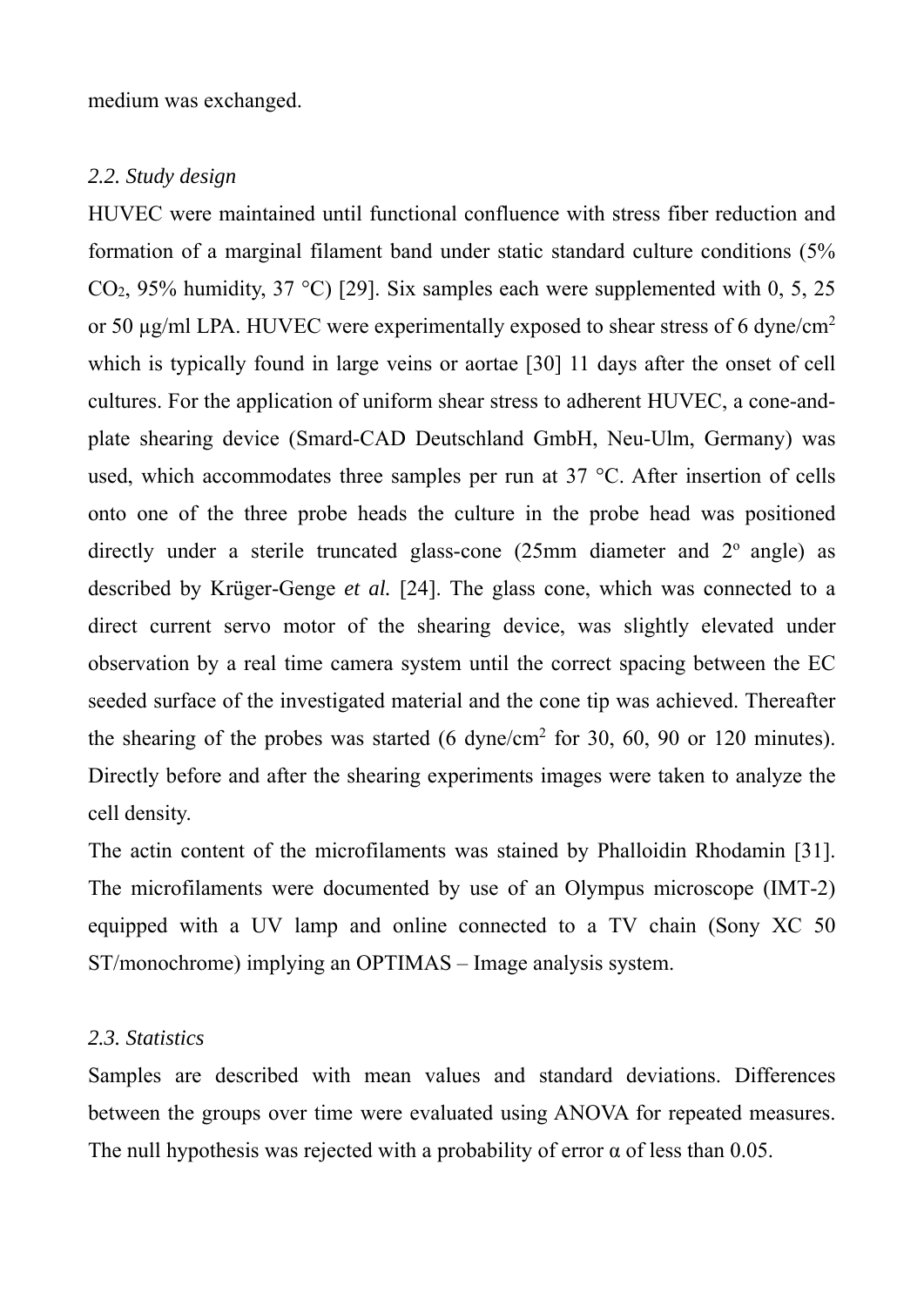#### **3. Results**

LPA supplemented to the culture medium in increasing concentrations  $(5, 25 \text{ and } 50)$  $\mu$ g/ml) resulted in significant changes of the density of adherent HUVEC (p<0.001). 50% of the HUVEC in control cultures (0 µg/ml LPA) were still adherent after 2 hours of shearing at 6 dyne/cm<sup>2</sup>. The density of adherent HUVEC decreased significantly with increasing LPA concentration and duration of shearing (see Figure 1). Student-Newman-Keuls tests showed that increasing supplementation of LPA led to a significant reduction of adherent HUVEC ( $p<0.05$  each). 80 minutes after addition of 50 µg/ml LPA, 88% of the HUVEC had already detached from the substrate and after 100 minutes no more HUVEC were attached.



**Figure 1**: Percentage of adherent HUVEC [%] after supplementation of the culture medium with increasing concentrations of LPA  $(0, 5, 25, 50$  [ $\mu$ g/ml]) and after application of shear load  $(6 \text{ dyne/cm}^2)$  over 120 minutes. Cell numbers are given in percentage of the initial numbers of cells in control HUVEC cultures (without LPA) under static conditions.

For all the cases where the culture media had been supplemented with doses of LPA,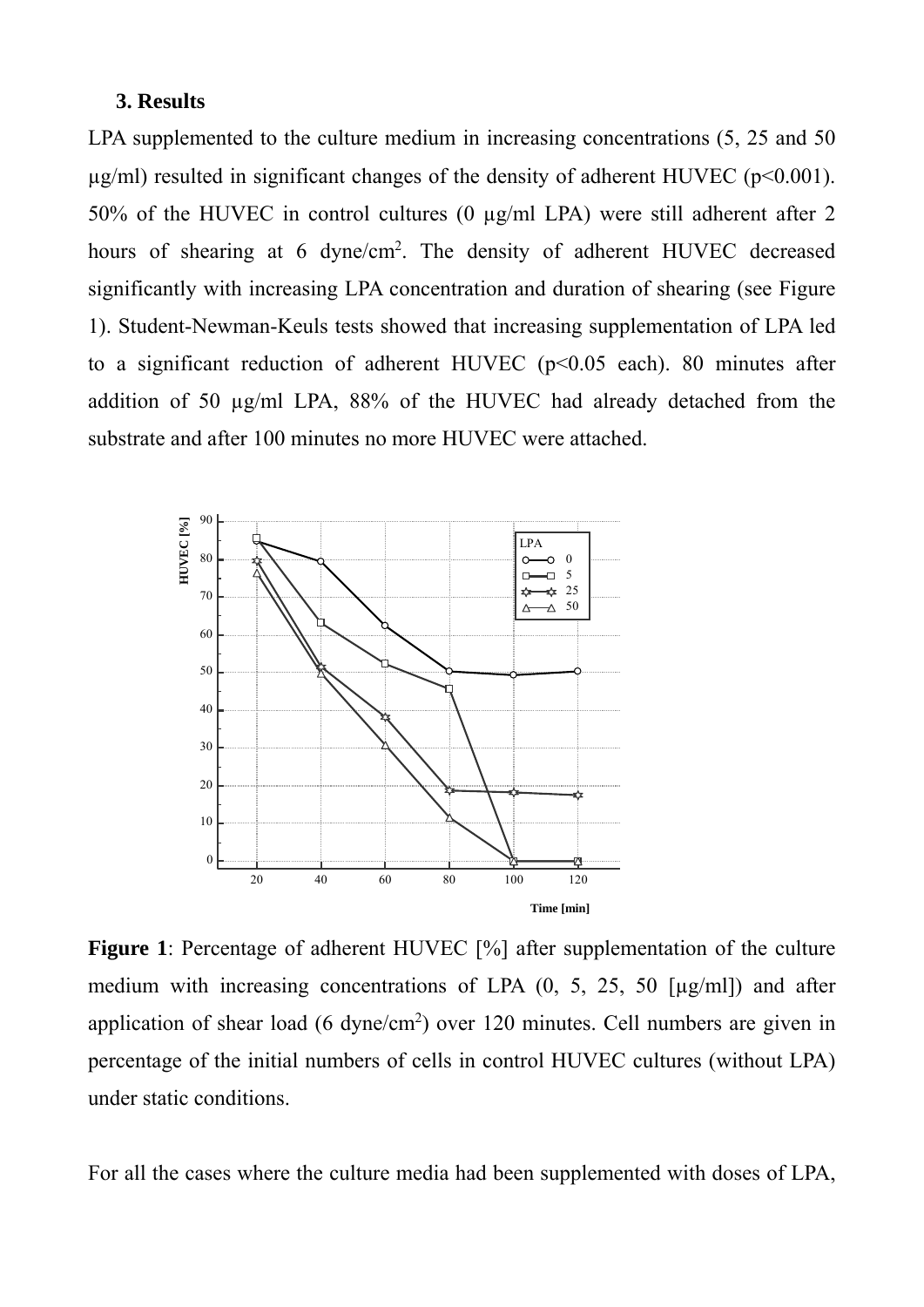the highest relative amounts of so far adherent EC detached directly after onset of shear application between the  $20<sup>th</sup>$  and the  $40<sup>th</sup>$  minute. 26% of EC detached after addition of 50 µg/ml LPA, 27% of EC after addition of 25 µg/ml LPA and 23% of EC after addition of 5 µg/ml LPA. This was clearly different from the control cultures. Here the relative numbers of detached EC per period of shearing did not differ so much: in the shearing period between 20 and 40 minutes 15% of EC detached, between 40 and 60 minutes 8% of EC detached and between 60 and 80 minutes 12% of EC detached. No more EC detached thereafter.

### **4. Discussion**

Cultures of functionally confluent HUVEC on ECM can represent the endothelial state of venous blood vessels because the microfilament organization in both is characterized by a dense marginal filament band and scarce or absent stress fibers in central parts of the cells [29, 32]. It is well known that in Gram-negative sepsis, activation of the endothelium occurs together with a desquamation of EC from the basement membrane. In this process, the intracellular actomyosin cytoskeleton of EC plays an important part in regulating cell shape, cell-to-cell and cell–to-matrix interactions, and cell mobility [33 - 35].

Supplementation of variable amounts of LPA to the culture medium of HUVEC under static culture conditions reduced only marginally the numbers of adherent HUVEC and also revealed only a weak dose-response effect. Schöffel attributed the slight reduction of adherent HUVEC to a marginal decrease of HUVEC proliferation [36]. Supplementation of culture media with sera  $(20\% \text{ v/v})$  from patients with either septic or hypovolemic shock gave similar results under static culture conditions. When HUVEC cultures were exposed to shear stress, however, there was a dose dependent and clear reduction of adherent cells (Fig. 1). Similar results were published by Krüger-Genge *et al.* where, after addition of shock sera to culture medium [24], more and more HUVEC detached from the substrate with increasing time of exposure to shear rates typically occurring in the human vena cava or the aorta. The LPA concentrations applied here were markedly higher than those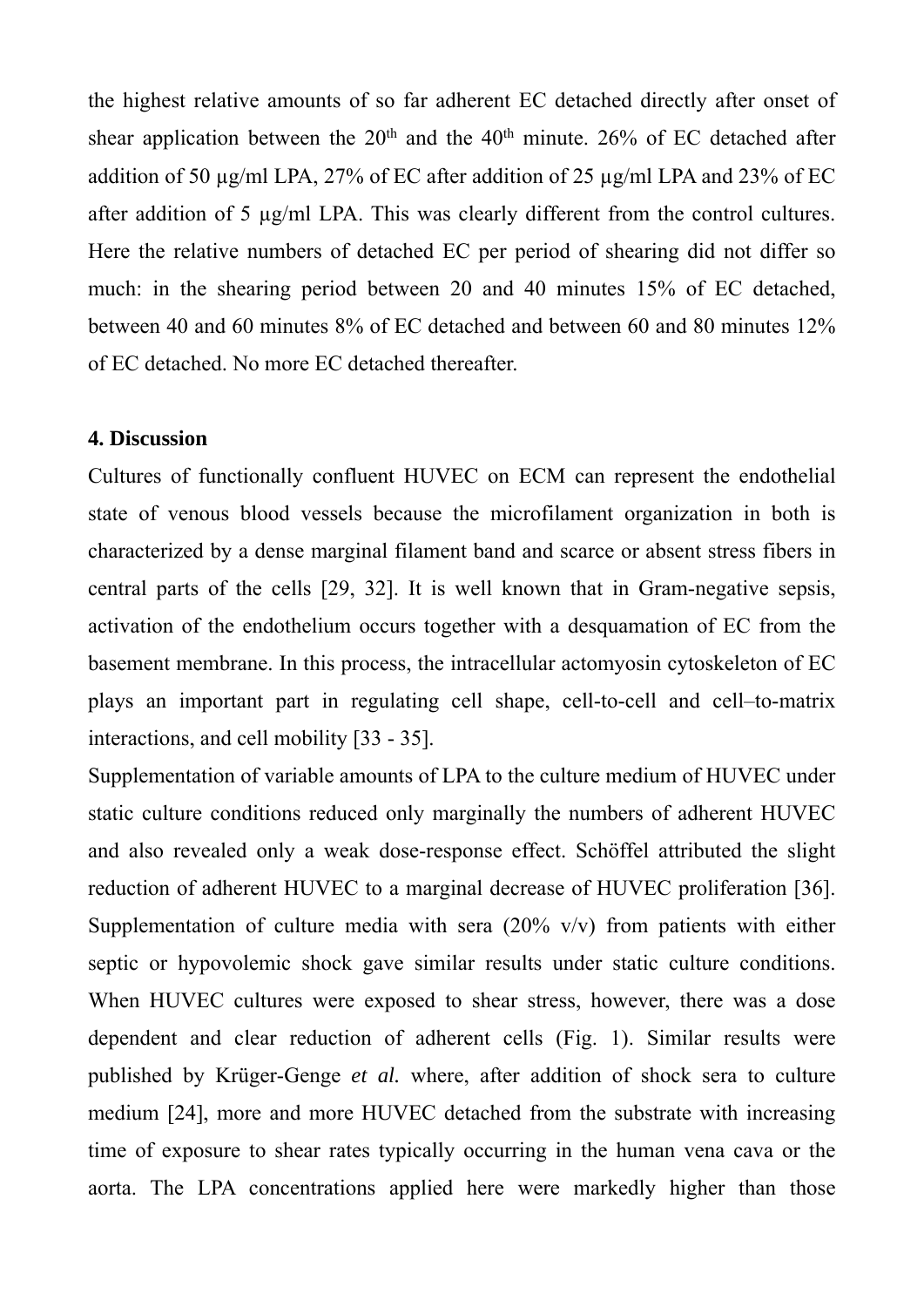evaluated in the circulating blood of shock patients [37], while local concentrations of LPA can be much higher. In experimental studies, LPA concentrations up to 10 mg/ml, which is a 1000-fold concentration, were applied [38, 39]. These results showed that the applied endotoxins evoked mechanisms, which finally reduced the cell-substrate binding *in vitro*. Changes in the arrangement of HUVEC microfilaments resembled those appearing in HUVEC after the supplementation of culture media with sera from patients with septical shock (see Figure 2). Important to note were the well-marked marginal filament bands, which were also observed after addition of shock sera to the culture medium of HUVEC [24], and which are thought to coincide with a well-developed cell-cell binding, as well as the clear induction of stress fibers, even when their induction was not as strong as in experiments when shock sera were applied.



**Figure 2**: A) Phase contrast image of functionally confluent HUVEC, cultured for 11 days on extra cellular matrix (ECM), then incubated with Lipid A and exposed to hydrodynamic shear stress ( $\tau$ =6 dyne/cm<sup>2</sup>) in a cone-plate rheometer (magnification 1 : 200). Well to observe are the detachment of cells and some cell debris. Bar: 100 µm. B) Fluorescent microscopy of actin filaments (F-actin) in HUVEC after cytochemical staining with Phalloidin-Rhodamine. Beside denuded areas, where HUVEC were detached already, were neighboring cells whose marginal filament band was under decomposition, but still visible. In some cells strong stress fibers developed (magnification 1: 630). Bar: 10 µm.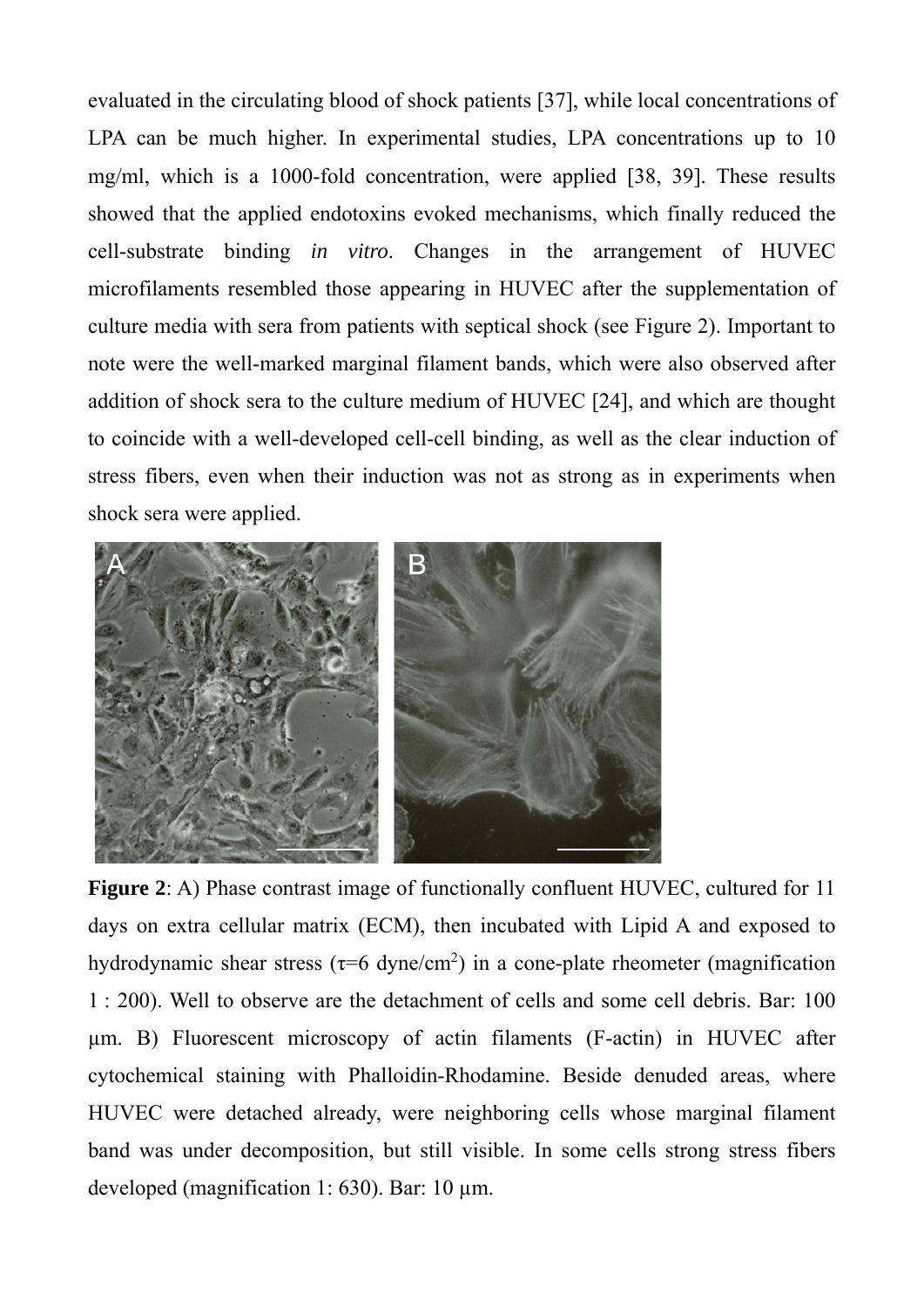The results of this *in vitro* study coincide well with clinical findings. In the initial phase of a Gram-negative sepsis the activation of the endothelium is a key event, accompanied and followed by endothelial dysfunction, shedding of EC, an increase in vascular permeability, a loss of the barrier function of the vascular walls, death of EC and, finally, the destruction of tissues [40, 41]. The results demonstrate that the microenvironment is of extreme importance for the behavior of EC and that *in vivo*  pathologies can be increasingly simulated *in vitro*.

## **References**

- [1] Nouneh RA, Wataha JC, Hanes PJ, Lockwood PE. Effect of lipopolysaccharide contamination on the attachment of osteoblast-like cells to titanium and titanium alloy in vitro. J Oral Implantol. 2001;27:174-179.
- [2] Braune S, Grunze M, Straub A, Jung F. Are there sufficient standards for the in vitro hemocompatibility testing of biomaterials? Biointerphases. 2013;8(1):33.
- [3] Raetz CR, Whitfield C. Lipopolysaccharide endotoxins. Annu Rev Biochem. 2002;71:635–700.
- [4] Kulp A, Kuehn MJ. Biological functions and biogenesis of secreted bacterial outer membrane vesicles*.* Annu Rev Microbiol. 2010;64:163–184.
- [5] Rietschel ET, Brade H, Holst O, Brade L, Müller-Loennies S, Mamat U, Zähringer U, Beckmann F, Seydel U, Brandenburg K, Ulmer AJ, Mattern T, Heine H, Schletter J, Loppnow H, Schönbeck U, Flad HD, Hauschildt S, Schade UF, Di Padova F, Kusumoto S, Schumann RR. Bacterial endotoxin: Chemical constitution, biological recognition, host response, and immunological detoxification. Curr Top Microbiol Immunol. 1996;216:39-81.
- [6] Myung J, Park SJ, Lim J, Kim YH, Shin S, Lim CH. Effects of lipopolysaccharide on changes in red blood cells in a mice endotoxemia model. Clin Hemorheol Microcirc. 2016;63(4):305-312.
- [7] Radosinska J, Mezesova L, Okruhlicova L, Frimmel K, Breierova E, Bartekova M, Vrbjar N. Effect of yeast biomass with high content of carotenoids on erythrocyte deformability, NO production and Na,K-ATPase activity in healthy and LPS treated rats. Clin Hemorheol Microcirc. 2016;64(2):125-134.
- [8] Frimmel K, Sotníková R, Navarová J, Bernátová I, Križák J, Haviarová Z, Kura B, Slezák J, Okruhlicová Ľ. Omega-3 fatty acids reduce lipopolysaccharide-induced abnormalities in expression of connexin-40 in aorta of hereditary hypertriglyceridemic rats. Physiol Res. 2016;65:Suppl 1:S65-76.
- [9] Yeh YC, Yu LC, Wu CY, Cheng YJ, Lee CT, Sun WZ, Tsai JC, Lin TY; NTUH Center of Microcirculation Medical Research (NCMMR). Effects of endotoxin absorber hemoperfusion on microcirculation in septic pigs. J Surg Res.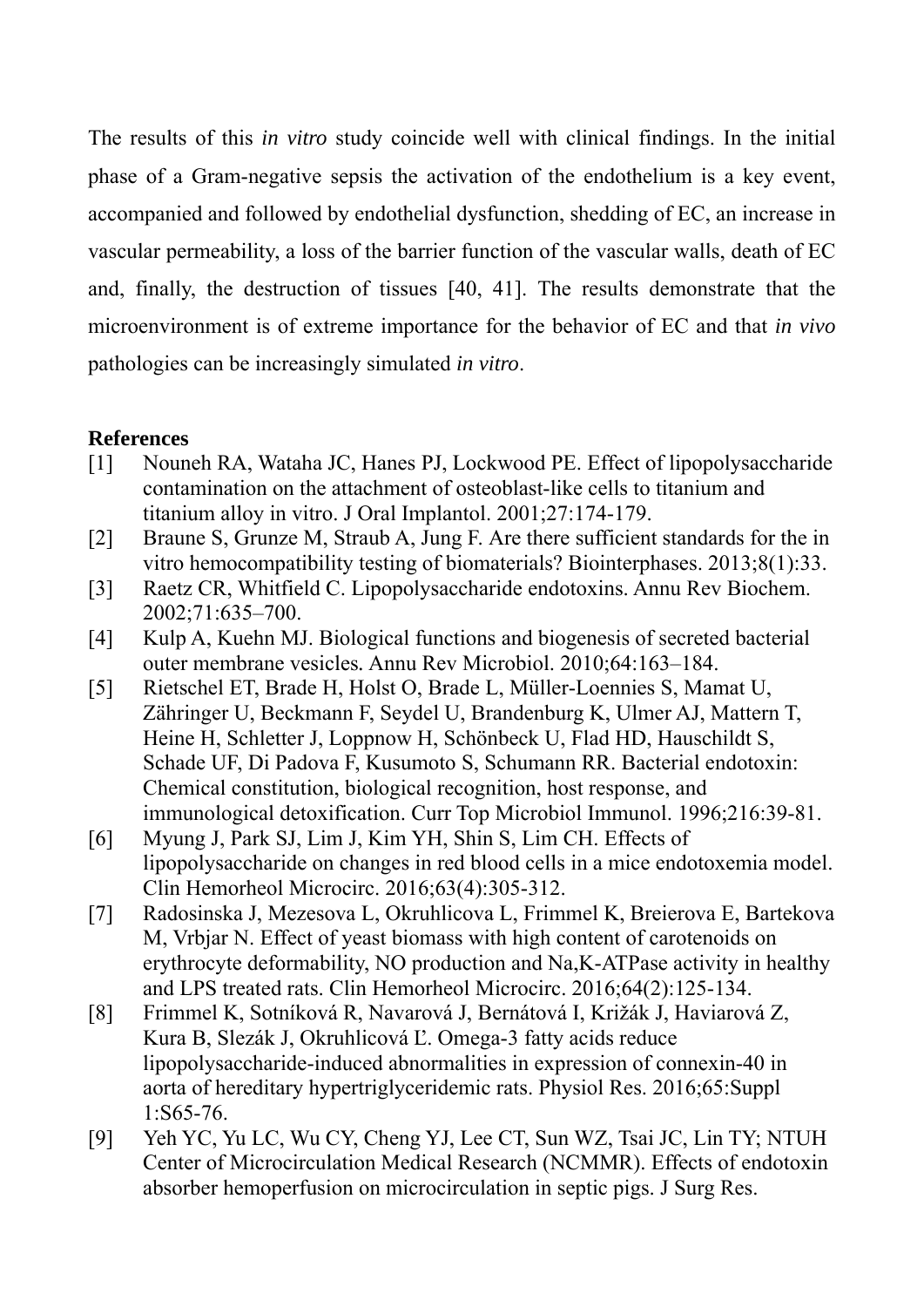2017;211:242-250.

- [10] Arora N, Caldwell A, Wafa K, Szczesniak A, Caldwell M, Al-Banna N, Sharawy N, Islam S, Zhou J, Holbein BE, Kelly MEM, Lehmann C. DIBI, a polymeric hydroxypyridinone iron chelator, reduces ocular inflammation in local and systemic endotoxin-induced uveitis. Clin Hemorheol Microcirc. 2018;69(1-2):153-164.
- [11] Pajk W, Stadlbauer KH, Kleinsasser A, Kotzinger O, Ulmer H, Hasibeder W, Knotzer H. The impact of endotoxin on jejunal tissue oxygenation. Microcirculation. 2017 Aug; 24(6): e12379.
- [12] Van Beusecum JP, Zhang S, Cook AK, Inscho EW. Acute toll-like receptor 4 activation impairs rat renal microvascular autoregulatory behaviour. Acta Physiol (Oxf). 2017;221(3):204-220.
- [13] Brandtzaeg P, Kierulf P, Gaustad P, et al. Plasma endotoxin as a predictor of multiple organ failure and death in systemic meningococcal disease. J Infect Dis. 1989;59:195-204.
- [14] Ulevitch RJ, Tobias PS. Receptor-dependent mechanisms of cell stimulation by bacterial endotoxin. Annu Rev Immunol. 1995;13:437-457.
- [15] Gorbet MB, Sefton MV. Endotoxin: the uninvited guest. Biomaterials. 2005;26: 6811–6817.
- [16] Bannerman DD, Goldblum SE. Mechanisms of bacterial lipopolysaccharideinduced endothelial apoptosis. Am J Physiol Lung Cell Mol Physiol. 2003;284:L899-L914.
- [17] Barthel CR, Levin LG, Reisner HM, Trope M. TNF-a release in monocytes after exposure to calcium hydroxide treated Escherichia coli LPS. Int Endod J. 1997;30:155-159.
- [18] Brett J, Gerlach H, Nawroth P, Steinberg S, Godman G, Stern D. Tumor necrosis factor/cachectin increases permeability of endothelial cell monolayers by a mechanism involving regulatory G Proteins. J Exp Med. 1989;169:1977- 1991.
- [19] Jacinto RC, Gomes BP; Shah HN, Ferraz CC, Zaia AA, Souza-Filho FJ. Quantification of endotoxins in necrotic root canals from symptomatic and asymptomatic teeth. J Med Microbiol. 2005;54:777-783.
- [20] Matsushita K, Tajima T, Tomita K, Takada H, Nagaoka S, Torii M. Inflammatory cytokine production and specific antibody responses to lipopolysaccharide from endodontopathic black-pigmented bacteria in patients with multilesional periapical periodontitis. J Endod. 1999;25:795-799.
- [21] Zila I, Mokra D, Kopincova J, Kolomaznik M, Javorka M, Calkovska A. Heart rate variability and inflammatory response in rats with lipopolysaccharideinduced endotoxemia. Physiol Res. 2015;64: Suppl 5:S669-S676.
- [22] Simon F, Fernandez R. Early lipopolysaccharide-induced reactive oxygen species production evokes necrotic cell death in human umbilical vein endothelial cells. J Hypertens. 2009;27:1202–1216.
- [23] Becerra A, Echeverría C, Varela D, Sarmiento D, Armisén R, Nuñez-Villena F, Montecinos M, Simon F. Transient receptor potential melastatin 4 inhibition prevents lipopolysaccharide induced endothelial cell death. Cardiovasc Res.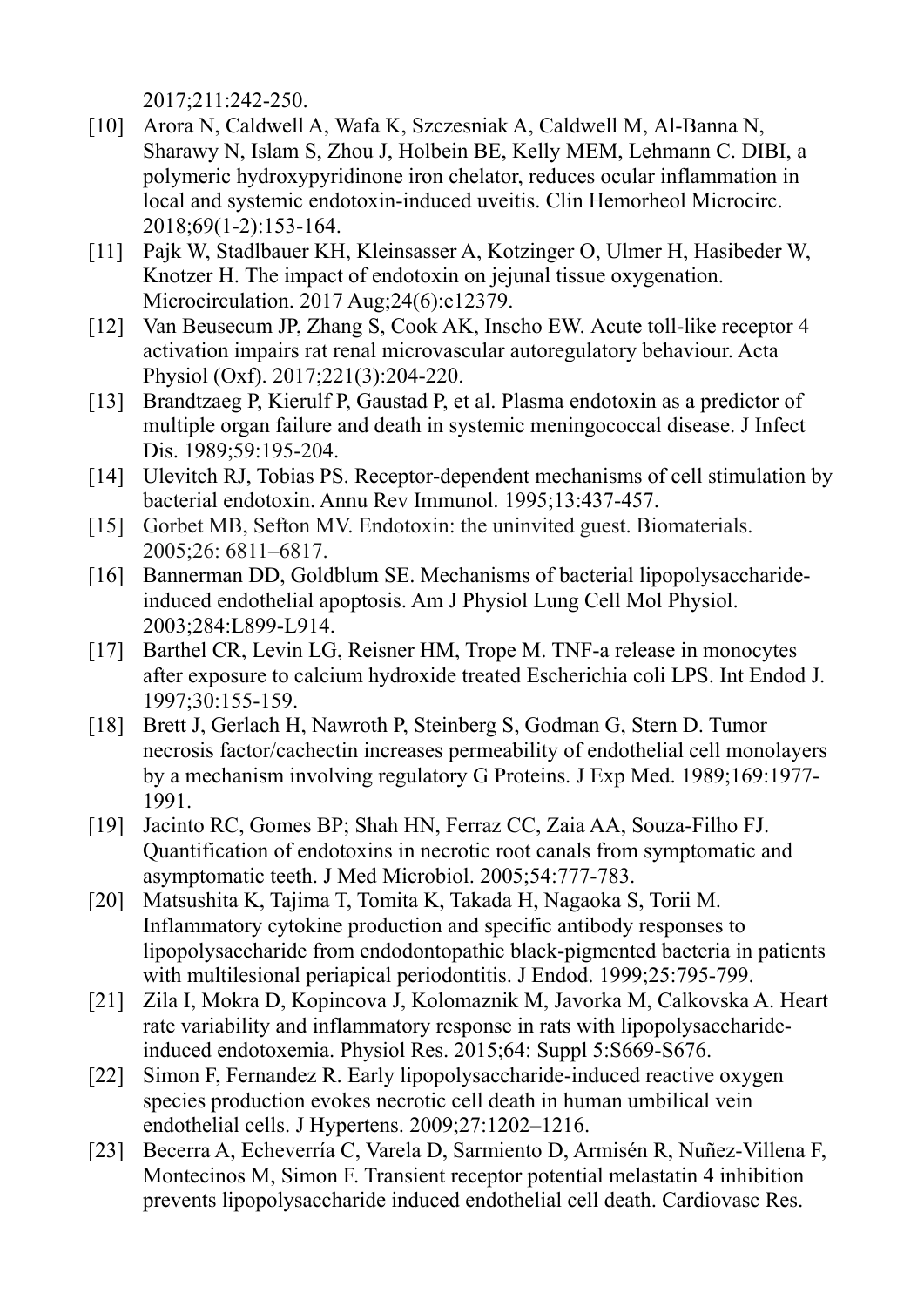2011;91:677–684.

- [24] Krüger-Genge A, Jung F, Fuhrmann R, Franke RP. Shear resistance of endothelial cells in a pathological environment. Clin Hemorheol Microcirc. 2016;64:383-389.
- [25] Mittermayer C, Franke RP, Kalff G, Riede UN. Systemic alteration of endothelial cells in shock. In "Lipid mediators in the immunology of shock" (Ed. M. Paubert-Braquet), Plenum Press New York, 1987.
- [26] Echeverria C, Montorfano I, Sarmiento D, Becerra A., Nunez-Villena F, Figueroa XF, Cabello-Verrugi C. Lipopolysaccharide induces a fibrotic-like phenotype in endothelial cells. J Cell Mol Med. 2013;17:800-814.
- [27] Jaffe EA, Nachman RL, Becker CG, Minick CR. Culture of human endothelial cells derived from umbilical veins. Identification by morphologic and immunologic criteria. Journal of Clinical Investigation.1973;52:2745.
- [28] Krüger A, Fuhrmann R, Jung F*,* Franke RP. Influence of the coating with extracellular matrix and the number of cell passages on the endothelialization of a polystyrene surface. Clin Hemorheol Microcirc. 2015;60:153–161.
- [29] Franke RP, Gräfe M, Schnittler H, Seiffge D, Mittermayer C, Drenckhahn D. Induction of human vascular endothelial stress fibres by fluid shear stress, Nature. 1984;307:648–649.
- [30] Lipowsky HH, Usami S, Chien S. In vivo measurements of hematocrit and apparent viscosity in the microvasculature of cat mesentery. Microvasc Res.1980;19: 297-319.
- [31] Franke RP, Scharnweber T, Fuhrmann R, Krüger A, Wenzel F, Mrowietz C, Jung F: Distribution of actin of the human erythrocyte membrane cytoskeleton after interaction with radiographic contrast media, Clin Hemorheol Microcirc. 2013; 55:481–490.
- [32] Drenckhahn D. Cell motility and cytoplasmic filaments in vascular endothelium, Prog Appl Microcirc. 1983;1:53–70.
- [33] Bogatcheva NV, Garcia JG, Verin AD. Role of tyrosine kinase signaling in endothelial cell barrier regulation, Vascular Pharmacology. 2002;39:201–212.
- [34] Hall A. Rho, GTPases and the actin cytoskeleton, Science.1998;279:509–514.
- [35] Ridley AJ, Schwartz MA, Burridge K, Firtel RA, Ginsberg MH, Borisy G, Parsons JT, Horwitz AR. Cell migration: Integrating signals from front to back, Science. 2003;302**:**1704–1709.
- [36] Schoeffel U, Kopp KH, Männer H, Vogel F, Mittermayer C. Human endothelial cell proliferation inhibiting activity in the sera of patients suffering from shock or sepsis. Eur J Clin Invest. 1982;12:165-171.
- [37] Marshall JC, Walker PM, Foster DM, Harris D, Ribeiro M, Paice J, Romaschin AD, Derzko AD. Measurement of endotoxin activity in critically ill patients using whole blood neutrophil dependent chemiluminescence. Critical Care. 2002;6:342.
- [38] Dahlén G, Magnusson BC, Moller A: Histological and histochemical study of the influence of lipopolysaccharide extracted from Fusobacterium nucleatum on the periapical tissues in the monkey Macaca fascicularis. Arch Oral Biol. 1981;26:591-598.